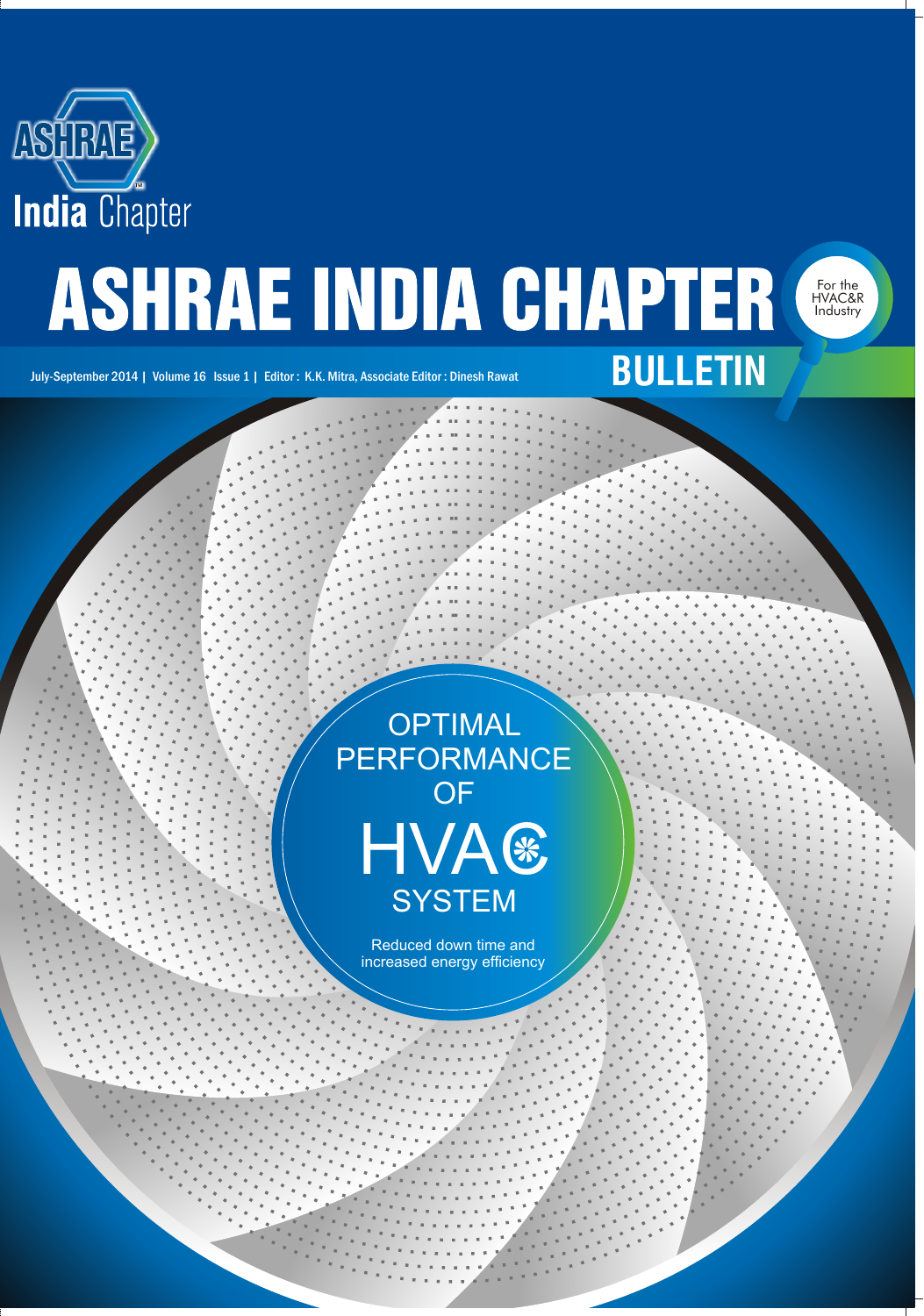### From the Editorial Desk

The new ASHRAE India Chapter for the year 2014-15 has taken charge under the Presidentship of Mr. Sunil Kher. The target activities have been well established and action plan has been framed. The thrust areas would be Research activities for HVAC Development & Upgradation, R&D activities pertaining to Solar Energy with development of a Solar Powered Cold Storage. Student chapter activities would be given lot of stress with addition of new chapters. AIC Tech. would be another activity which is being done on 16th Jan. 2015. Number of technical papers by eminent personalities of HVAC field will be there. We are expecting a heavy participation. Distinguished lectures by visiting faculty would be organized. The first DL happened in August, which had a record participation. More events are in the offing. AIC team from Delhi had participated in recently concluded ASHRAE RAL CRC at Madrid. AIC received lot of awards in recognition of their efforts. Another new initiative will be to associate with Educational Technical Institutes for development of HVAC Services. We are expecting lot of activities in the current year.

### ASHRAE Student Branch

### at University of Petroleum and Energy Studies, Dehradun, Uttrakhand

ASHRAE Student membership Air-conditioning was given by Mr. U S Membership forms have been programme was held on 13th Sept., Jadon and Mr. Dinesh Rawat informed received from the student and the 2014 at University of Petroleum and about the benefits of ASHRAE Student faculty advisor. The officer bearers of Energy Studies, Dehradun, membership to a gathering of over the student branch have also been

Uttrakhand. Presentation of basic of 100 students and faculty members. nominated by the student members.



# ASHRAE RAL CRC, MADRID UP coming

AIC members participated at ASHRAE RAL CRC held from 19th to 21st September, 2014 at Madrid. We received the following awards

- 1. Presidential Award of Excellence for sustainability
- 2. PAOE Honor roll 2013-14
- 3. Certificate of achievement RP Chair Mr. Kartik Prabhakar
- 4. Full circle
- 5. Regional Award of Merit to Ashish Rakheja
- 6. Presidential Award of Excellence(sustainability Activity) to Mr. K D Singh
- 7. Presidential Award of Excellence(start award, special citation) to Mr. K D Singh



# **Event**

AIC - Tech 2015 16th January, 2015 at The Theatre, India Habitat Centre. The theme of the event is 'Sustainability in Practice - Turning Ideas in to Reality'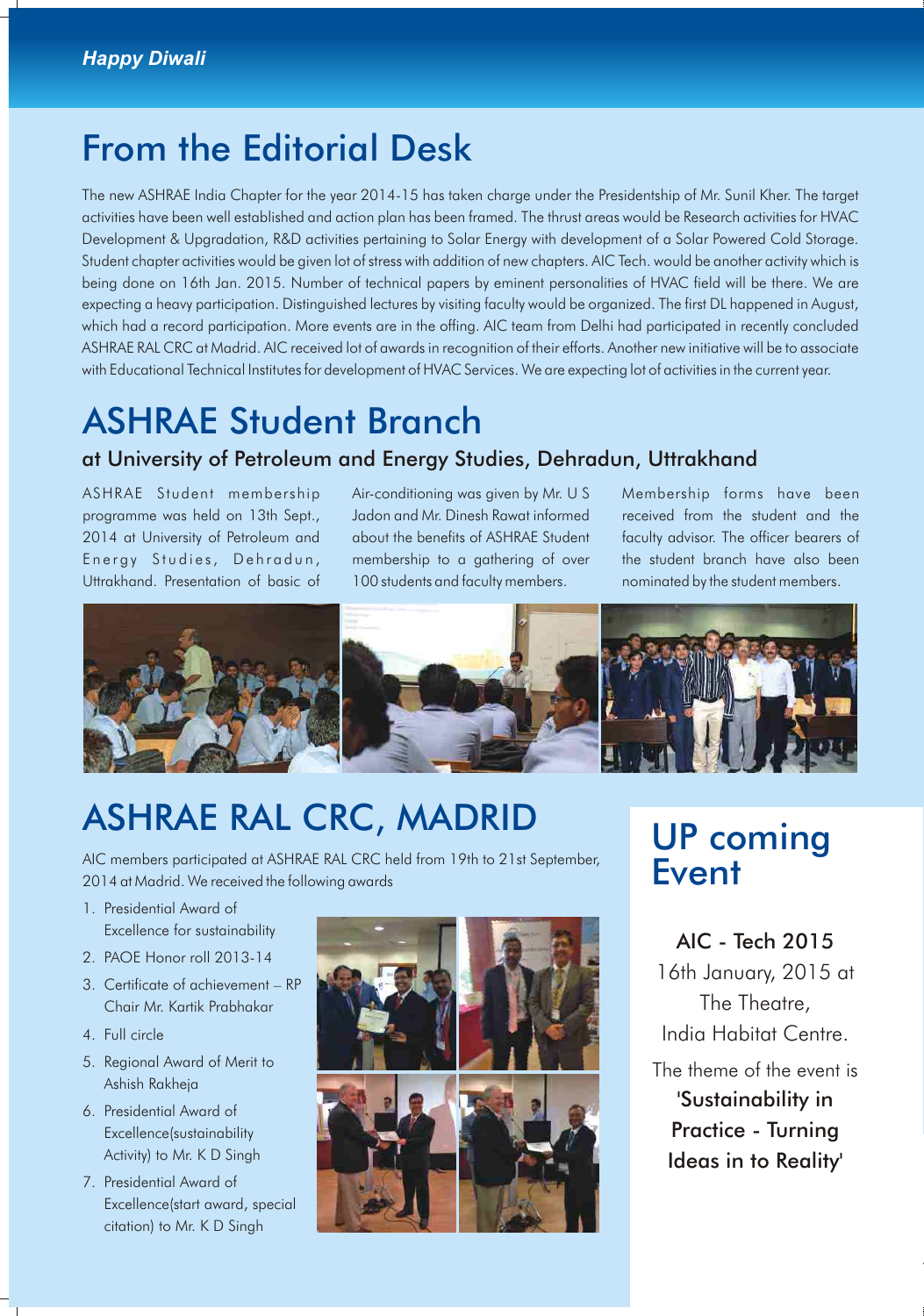### AIC Annual General Meeting

The Annual General Meeting and installation ceremony of The partners of the event were Advance Valves Pvt. Ltd., Lloyd the new BOG (2014-15) elected to serve ASHRAE India Insulation India Ltd., Victaulic, Zamil Air Conditioners India Chapter for the year 1st July, 2014 to 30th June, 2015 was Pvt. Ltd, Astitva Energeers Pvt. Ltd. The program was held on Friday, 11th July, 2014 at The Theatre, India Habitat attended by Senior members of ASHRAE including past Centre, Lodhi Road, New Delhi-110003. Members along president. with their spouse graced the occasion with their presence.



## ASHRAE DL Programme

AIC organized DL lecture programme titled 'Space Pressurization : Critical spaces such as Healthcare facilities, Clean Rooms, Pharmaceutical and Laboratories' by Mr. Jim Coogan on 29th August, 2014 at The Theatre, India Habitat Centre, Lodhi Road, New Delhi-





110003, The programme was attended by a record nos. 125 persons from the Industries including students. There was also a keynote address by Dr. R. Chandrashekhar, former Chief Architect of Ministry of Health & F.W. Govt. of India, Advisor HLL Lifecare Ltd. on the same subject. It was a great evening. Some of the Institutes like The Indian Institute of Architects Northern Chapter were Associate for the programme and School of Planning & Architecture were the Knowledge Partners.



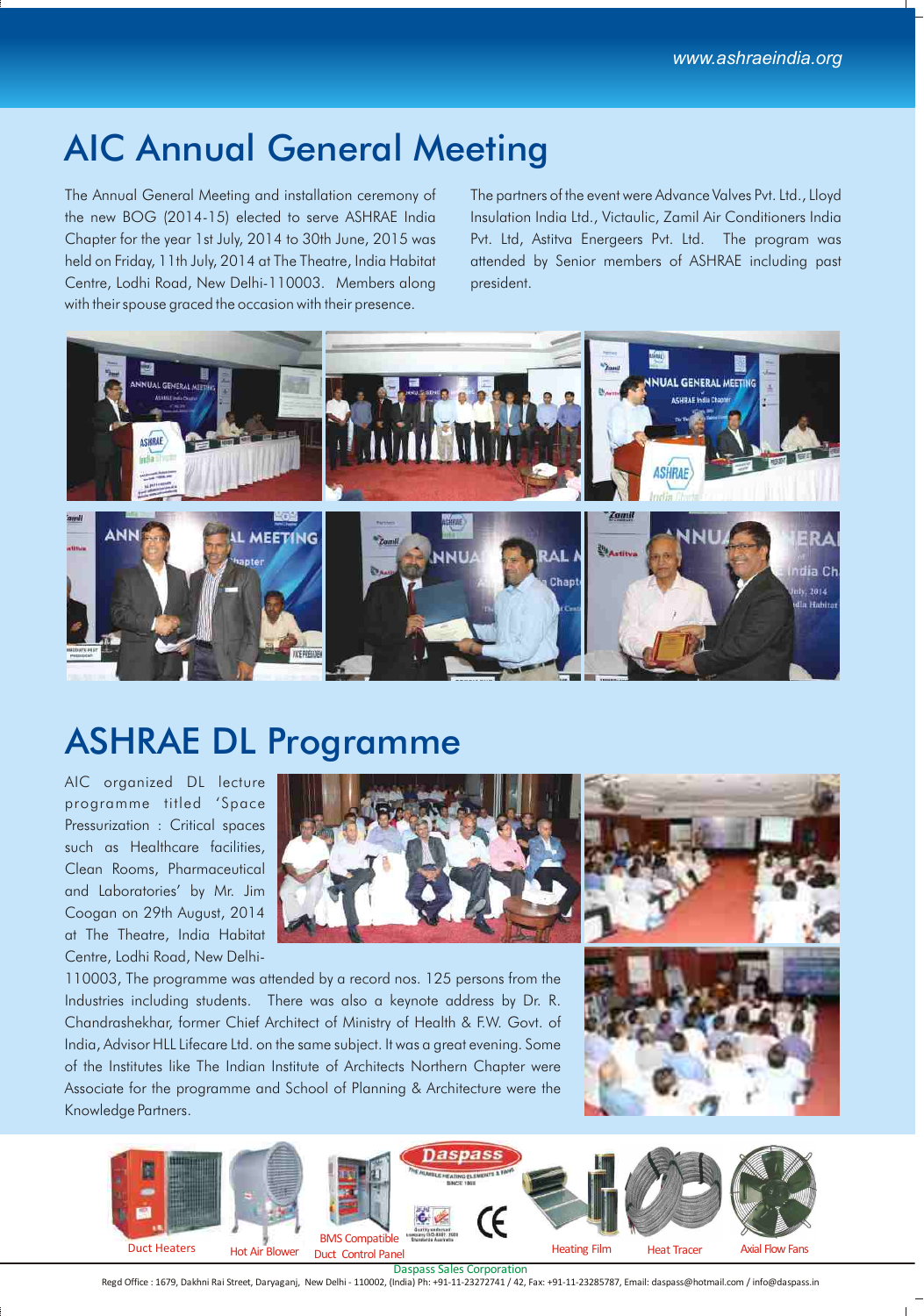### OPTIMAL PERFORMANCE OF HVAC SYSTEM - Reduced down time and increased energy efficiency

buildings. It helps in maintaining comfort levels by regulating estate and service sector, is built to mandatory Government the desired temperature inside a building either by heating Design. It is the first retrofit building in India that is USGBC the air moving inside or by cooling it and exhausting the air LEED Platinum EB Certified (under O & M category) in 2010 at the same time so that the indoor levels of CO2 do not go and a BEE 5 star-rated building with a certified AAhEPI of 28 beyond permissible levels. Why heyond permissible levels.

efficiency, one has to make sure that all the components of class" amenities and conference facilities on plug-n-play the HVAC system are maintained and serviced, in order to basis in mountain fresh air ambience at flexible terms. operate at optimal levels at all times. Its USP, "Indoor Air Quality" (IAQ) is a sought after value to

- 1. The chiller or the hot water generator and its related fresh, detoxified and oxygenated air to its occupants which machine to function and also prevent breakdown and At PBC, the Operation practices for HVAC and its reduce down time. This helps in increasing the lifespan of components include: the components, consequently reducing the servicing costs.
- 2. The HVAC operator should be able to quickly identify any and the during the state of guidelines for the Building kind of minor problem that occurs. Many breakdown issues are eliminated at this stage. By following operation software more user friendly.<br>guidelines one can reduce the breakdown time.<br>3. The **HVAC time table** to ensure it runs only when
- 3. A well-defined timetable should be maintained wherein the details of running the HVAC for a required period should be mentioned.  $\overline{a}$  and  $\overline{a}$  are  $\overline{a}$  and  $\overline{a}$  are  $\overline{a}$  are  $\overline{a}$  and  $\overline{a}$  are  $\overline{a}$  are  $\overline{a}$  and  $\overline{a}$  are  $\overline{a}$  are  $\overline{a}$  and  $\overline{a}$  are  $\overline{a}$  are  $\overline{a}$  and  $\overline{a$

acquainted with the system quicker. However, care should be **system.** It is necessary when the system is started<br>taken that these quidelines are analyzed periodically and manually that all operating steps are followed or e taken that these guidelines are analyzed periodically and system will not work as desired. revised as and when needed.



The HVAC system is at the heart of most commercial Paharpur Business Centre™ (PBC), a green mSME in the real

It goes without saying that to ensure comfort and energy PBC offers ready-to-move-in office solutions with "world

Here are a few tips to do the same: its customers. It uses patented bio-technology to provide equipment must be started in the correct sequence for the also helps in reducing the energy load on the HVAC system.

- 1. A basic layout of the complete HVAC system of which every technical staff is aware.
- Management System Interface which makes the
- 
- 
- Proper guidelines & Training enable a new operator to get<br>  $\frac{5. A$  manual for the **sequence of operation of the**<br> **System.** It is necessary when the system is started
	- 6. Data for the maintenance of correct temperature, CO2 level and PM levels inside the building. This data is monitored/ maintained on a regular basis.
	- 7. Observing Indicator and Alarm System are serviced and maintained so that they act promptly during emergency situations like fire.
	- 8. Procedures are in place to restore the system in case of any alarm.

Along with the operation guidelines, there is a Defined Monitoring Action Plan which is followed at PBC.

The Monitoring Action Plan outlines the sequence of operation and describes what the facilities staff should look for; what to look at; and what to do in order to ensure that an optimized system performance persists over time. This Plan is considered as a Persistence Strategy and may be offered as an additional service to the owner.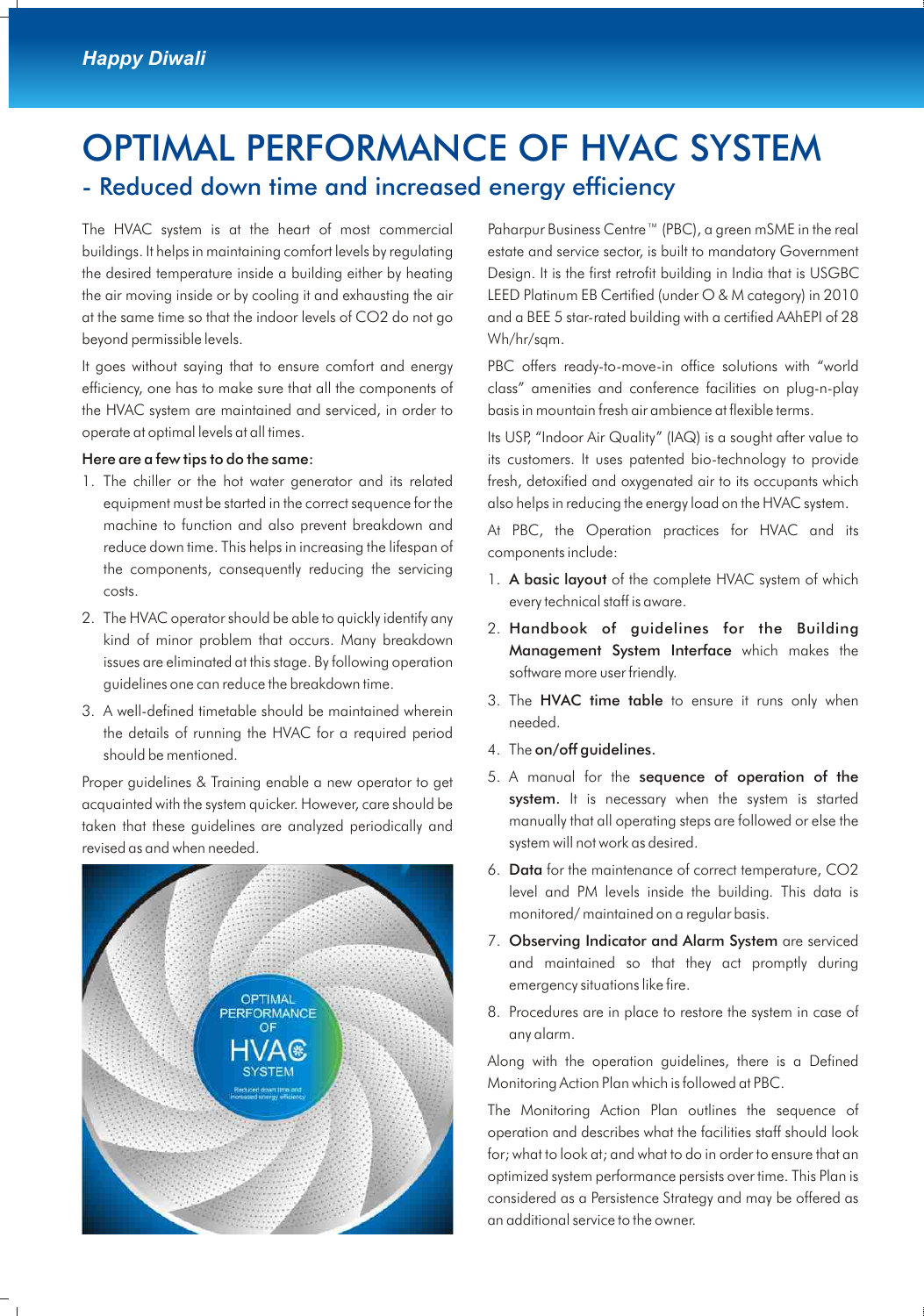- 1. The "What to look for" section describes individual good health and fewer sick days. It is this differentiator control parameters that make up the overall control that makes PBC one of the healthiest buildings in Delhi strategy. NCR (as titled by CPCB, MoEF, GOI and Chittaranjan
- 2. The "What to look at" section describes how the facility National Cancer Institute, Kolkata.).
- operator should take if the control sequence is not

This plan not only guarantees preventive maintenance but<br>also guides the technician or the operator specifically to do<br>what is required in case of a particular breakdown<br>3. PBC had carried out a complete retrofitting/ up

A sample monitoring action plan for the Air Handling Unit is as below-

| AIR HANDLING UNITS: GROUND FLOOR TO SIXTH FLOOR |                                                                                                                                                                                                                                                                                    |                                                                                                                                                                                                               |  |
|-------------------------------------------------|------------------------------------------------------------------------------------------------------------------------------------------------------------------------------------------------------------------------------------------------------------------------------------|---------------------------------------------------------------------------------------------------------------------------------------------------------------------------------------------------------------|--|
| <b>Control Strategy</b><br>and Reference #:     | Economizer control                                                                                                                                                                                                                                                                 |                                                                                                                                                                                                               |  |
| Sequence of<br>Operation:                       | When the outdoor air dry-bulb temperature is less<br>than 70° F, the outdoor air dampers are opened<br>100% to let in the ambient air to satisfy the return air<br>temperature set point.                                                                                          |                                                                                                                                                                                                               |  |
|                                                 | If 100% OSA cannot satisfy the return air temperature<br>set-point, then the cooling coil valve is modulated as<br>necessary to meet the set-point.                                                                                                                                |                                                                                                                                                                                                               |  |
|                                                 | The outdoor air dampers are made to regulate by<br>CO <sub>2</sub> sensors once the outdoor air temperature is<br>higher than the return air set-point. In this condition,<br>the cooling coil valve is modulated as necessary to<br>meet the discharge air temperature set-point. |                                                                                                                                                                                                               |  |
| What to look for                                | What to look at<br>(verify)                                                                                                                                                                                                                                                        | What to do (action)                                                                                                                                                                                           |  |
| Proper outdoor air<br>damper operation          | Physically verify that<br>outdoor air dampers are<br>opened 100% for all the<br>AHUs.                                                                                                                                                                                              | If any of the outdoor air<br>dampers is not opened<br>properly than it should be<br>changed to the manual<br>mode in order to open the<br>dampers manually. Also<br>log in a complaint to the<br>AMC provider |  |

#### PBC has implemented various measures to ease the load on HVAC system.

1. It uses more than 1,200 air-purifying plants that not only help in detoxifying the indoor air but also maintain the flow of oxygen in appropriate amount inside the building. IAQ department constantly monitors the daily readings of various air pollutants like CO2, PM2.5 & PM10, VOCs etc and publishes the readings everyday on its website. As plants improve the quality of air within the building, the HVAC system pumps in less "fresh" air, so the load on the HVAC reduces. This results in energy savings of  $\sim$ 9.2% through HVAC.

The IAQ system also helps in enhancing productivity levels of the occupants by  $\sim$  15 - 20%. This is a result of

- operators should verify system performance. 2. It has used white mesh in the west-facing balconies in 3. The "What to do" section describes what action the facility order to stop the entry of direct sunlight into the rooms<br>which in return reduces the load on the chillers/ HVAC system. We remove the mesh during winter season in functioning correctly.
- what is required in case of a particular breakdown.<br>gradation of HVAC system as a part of energy-efficiency project. This involved replacement of R-22 based Refrigerant chiller with energy efficient R-134 based Screw chiller, pumping system up-gradation to primarysecondary based pumping system with VFD on secondary pump, cooling tower up-gradation with VFD, replacement of traditional AHU with double skin AHU with VFD and Building Automation system for proper monitoring of HVAC system. This helped in saving 20- 25% of Energy as compared to the Old system; reducing operational manpower and subsequent dependence and in having Automatic Controls.

PBC works consistently to implement measures that help in improving the performance and efficiency of HVAC system.

#### TITLE:

OPTIMAL PERFORMANCE OF HVAC SYSTEM - Reduced down time and increased energy efficiency

#### AUTHOR:

#### Barun Aggarwal

Director – Breathe EasyTM (Div. of Paharpur Business Centre) New Delhi, India

#### PROFILE:

Barun Aggarwal is a serial entrepreneur with a versatile background and international experience spanning multiple continents. Currently, he heads the Breathe EasyTM division of PBC. Breathe EasyTM helps other companies implement solutions for improving Indoor Air Quality while reducing energy consumption.

Mr. Aggarwal actively engages in creating awareness campaigns on climate crisis and in disseminating the message of environment stewardship, especially amongst school children.

He is an investor and founder in various start-ups. In 2006, he founded TalentGenie in the United States and India – a KPO business that focuses on the recruiting vertical. He is a founder/investor in PikPerfect, a niche photo-book design service company, headquartered in Switzerland. Prior to that, he worked with Concurrent Computer Corporation for 8 years, heading European sales in the last year.

Previously, Mr. Aggarwal worked in the consulting business in Australia and as a commodities broker in Singapore. He has an MBA from the Australian Graduate School of Management, UNSW, Sydney, Australia.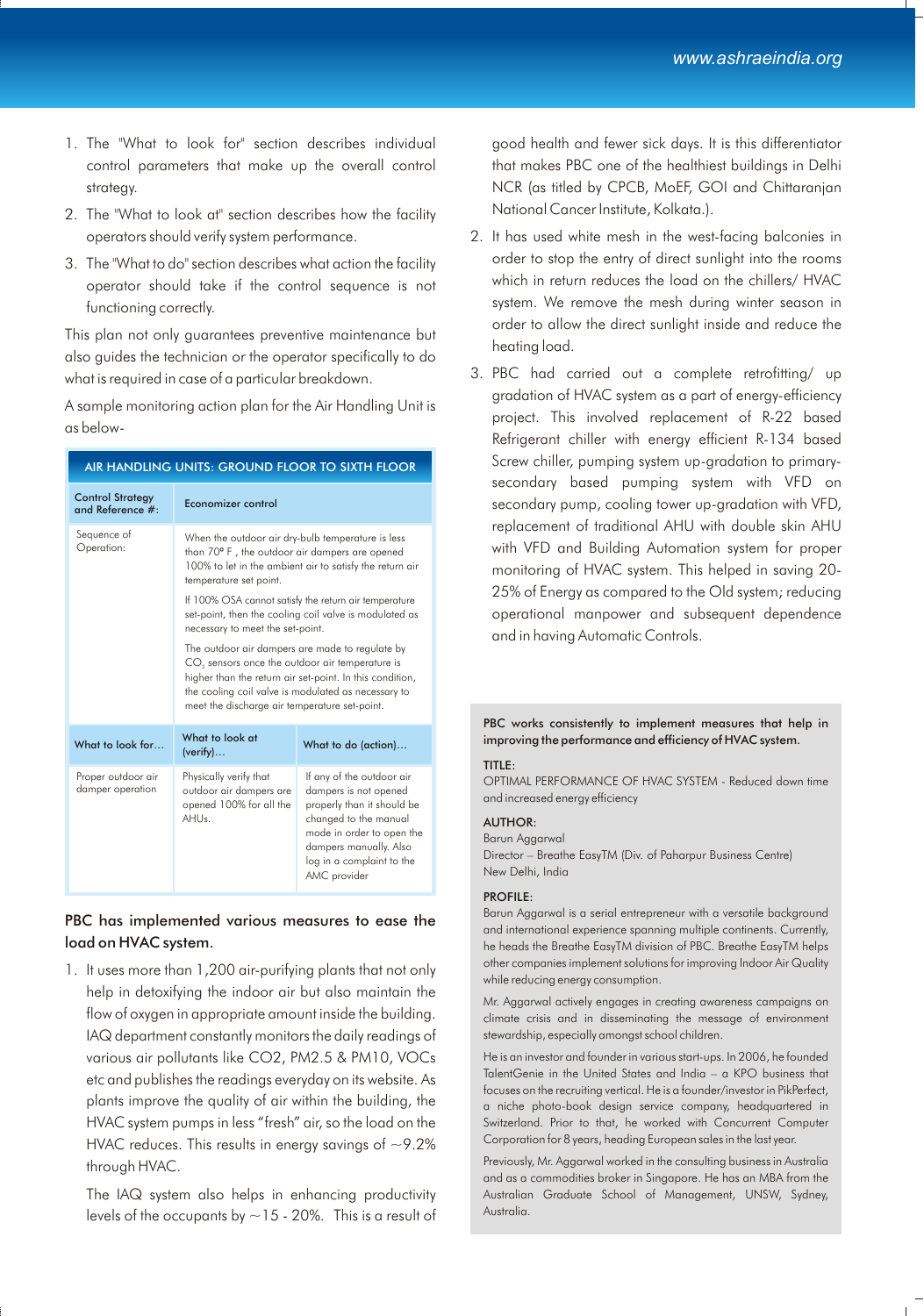### ANTI CONDENSATION INSULATION Vishu Vishal Kashyap - Dy. Manager (Technical Services) Lloyd Insulations (India) Limited

HVAC insulation system is also termed as anti condensation concept. The purpose of insulation is to stop condensation happening over ducts, chilled water pipes and the equipments. Since they are operating at lower temperature and are surrounded by humidity in the atmosphere. Depending upon the presence of humidity percentage, the condensation also becomes critical. If there is a wind velocity, condensation problem is reduced to some extent. However in the buildings there are certain areas where after sometime condensation becomes real issue. One of such critical on thickness calculation. area is "Shaft" from where many a times, chilled water pipes run. **Example 20** of the pipes run.

The shaft area is an enclosed space, which does not always a restriction of space in shafts whereby the have any windage circulation hence it is a situation of insulation thickness cannot be always possible to be zero windage. Shafts are the area where lot of dusts also considered at higher levels. So there is a requirement to accumulates with passage of time. The space is consider insulation materials with a lowest possible restricted. The insulation design of the chilled water pipe thermal conductivity value to control thickness to an requires to be properly studied specially considering the optimum value. The optimum insulation thickness humidity and windage factor in the thickness design. would ensure anti condensation happening. Also the Usually when we do thickness calculation humidity and insulation to be properly cladded so that the emissivity emissivity factor of the cladding is considered. Humidity remains same throughout and does not get changed varies normally from 60% to as high as 95% during the because of physical damage or by due to the movement summer & monsoon period. May be the extreme of various living objects like birds, rats, maintenance situation of humidity happens for a short period but the staff. So insulation and cladding should be condensation occurring during that time would be quite mechanically sturdy. serious and harmful to the insulation in the long run. It is, therefore, important to consider the worst position of Another important factor should be the insulation humidity while calculating the thickness. Second the cladding i.e. the final finish of the insulation is also to be<br>considered property, Non-combustibility and Resistance<br>to physical damage. This is important because any considered properly. This numerical figure plays a role





thickness of insulation goes up sufficiently. There is

materials selection, which should have Water replacement or maintenance of insulation in the shaft area is very difficult.

So summing up Thermal Insulation System for chilled water pipe in the shaft area calls for proper consideration of the humidity aspects, insulation cladding emissivity, water repellant &non-combustible insulation & mechanical sturdy material. It is a very critical area of insulation application and any mistake would lead to condensation happening at later stage, which may be impossible to repair.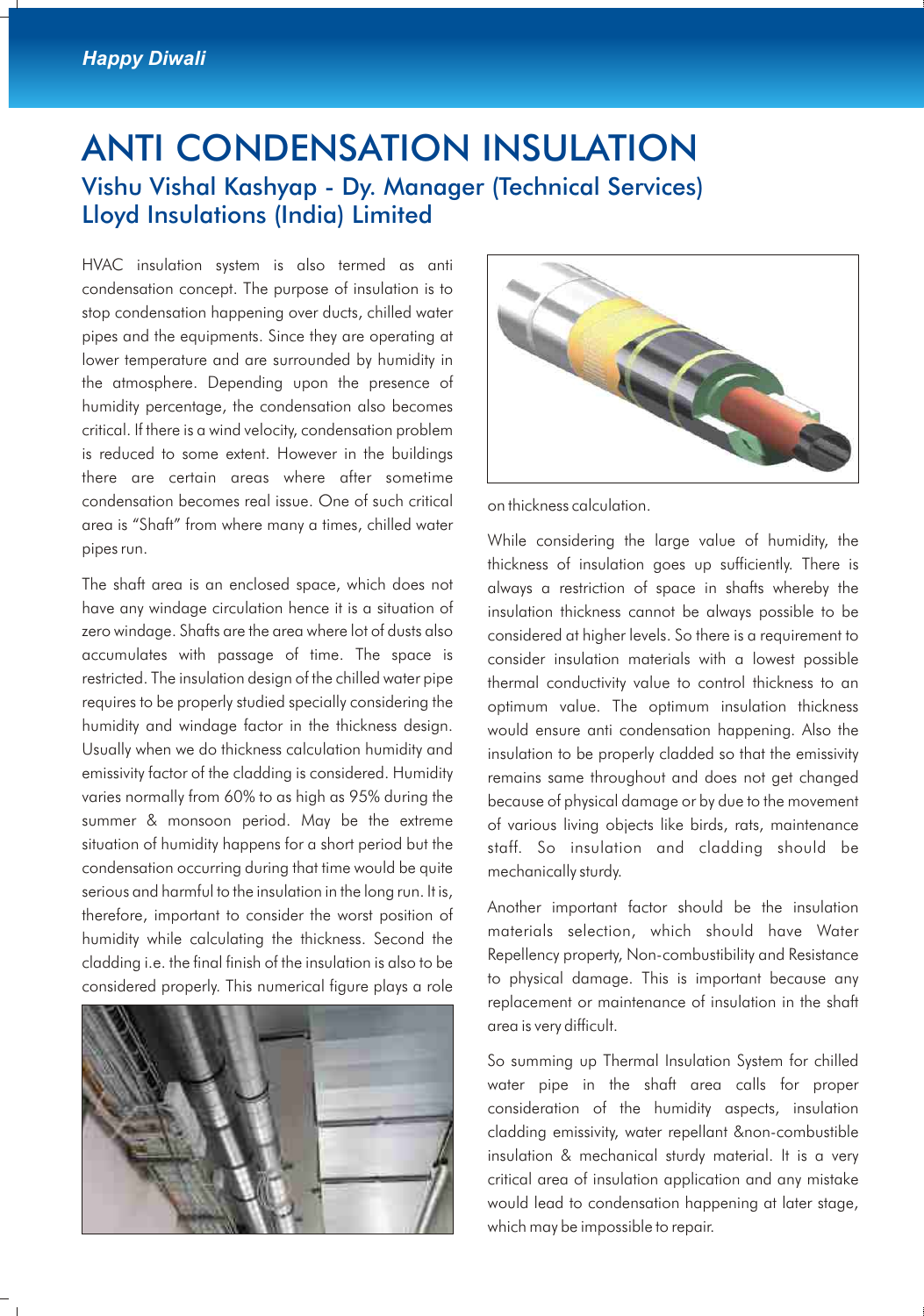# ASHRAE Advocacy & Membership Promotion

ASHRAE advocacy & membership promotion done during Green Building Congress held from 4th-6th Sept., 2014 at Hyderabad.



### ISHRAE JAIPUR CHAPTER & ASHRAE JAIPUR SECTION Sustainable Energy & Environment Quiz

ISHRAE Jaipur Chapter and ASHRAE Jaipur section with Energy Club MNIT organised quiz programme on 23rd and 24th August 2014 in MNIT. Around 300 students from different colleges participated in the event. Guests of the event were ISHRAE Jaipur Chapter & ASHRAE Jaipur Section President Mr. Ashu Gupta and ASHRAE India Chapter Coordinator Mr. Dinesh Rawat.



### Advertise With Us

ASHRAE India Chapter Newsletter tariff card for Advertisement is given below

ue

| Description        | Rates for<br><b>Individual Iss</b> |
|--------------------|------------------------------------|
| Center Page Spread | Rs. 30,000                         |
| <b>Back Page</b>   | Rs. 20,000                         |
| Full Page          | Rs. 15,000                         |
| Half Page          | Rs. 10,000                         |
| Quarter Page       | Rs. 7,500                          |
| Banner             | Rs. 5,000                          |

For Booking, Please Contact Mr. Dinesh Rawat, Coordinator ASHRAE India Chapter K-43 (Basement), Kailash Colony Delhi-110048, India

Telefax : +91-11-41635655 E-mail : ashreaeic@airtelmail.in Website : www.ashraeindia.org